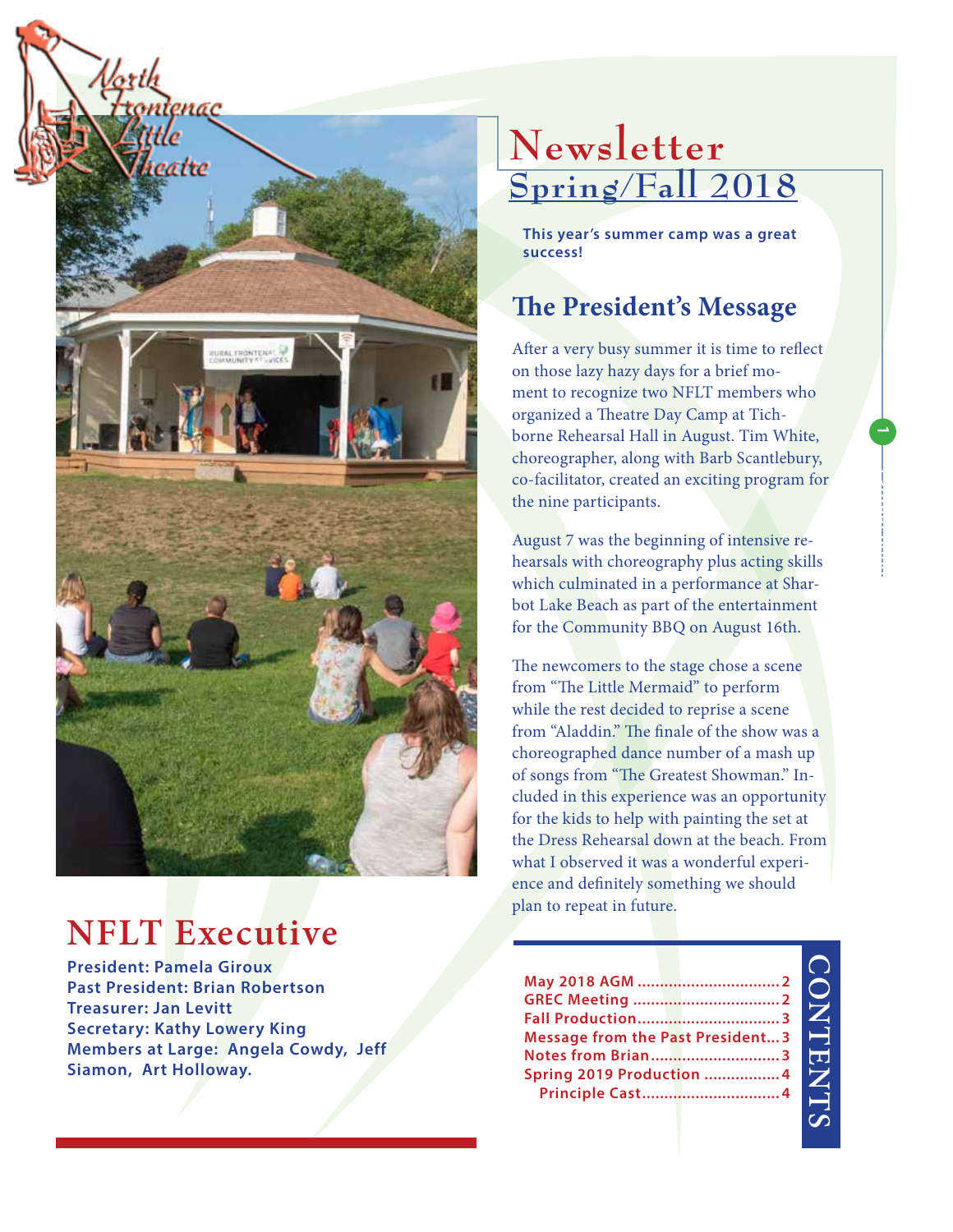# **Spring/Fall 2018**

#### **After weeks of rehearsal and hours of practice, The Little Mermaid came to life!**



#### **May 2018 AGM**

**2**

At the AGM in May outgoing President, Brian Robertson, summarized in glowing terms our accomplishments over this past year which culminated in our Canada 150 performance of "Sunshine Sketches of our Little Towns". This show was a huge hit with our hometown fans and reflected Brian's vision of inclusiveness with all members in our diverse communities. "The Little Mermaid" performed this Spring was another crowd pleaser and involved numerous

children along with a hard working dedicated Production Crew. At the end of this delightful gathering an Election was called and our new Executive was elected.

It was my pleasure as the new President to present the NFLT Drama award to Emma Douglas at the GREC Commencement on June 28th.



## **GREC Meeting**

**On Tuesday Sept. 25th Jeff Siamon and Marcel and I met with James Macdonald, Principal at GREC to discuss our lighting problems. Recently we have had to deal with new protocols set out by the Board regarding accessibility to adjust the lights for our shows. We feel confident that James understands our problem and will work on our behalf to resolve this situation with the Board.**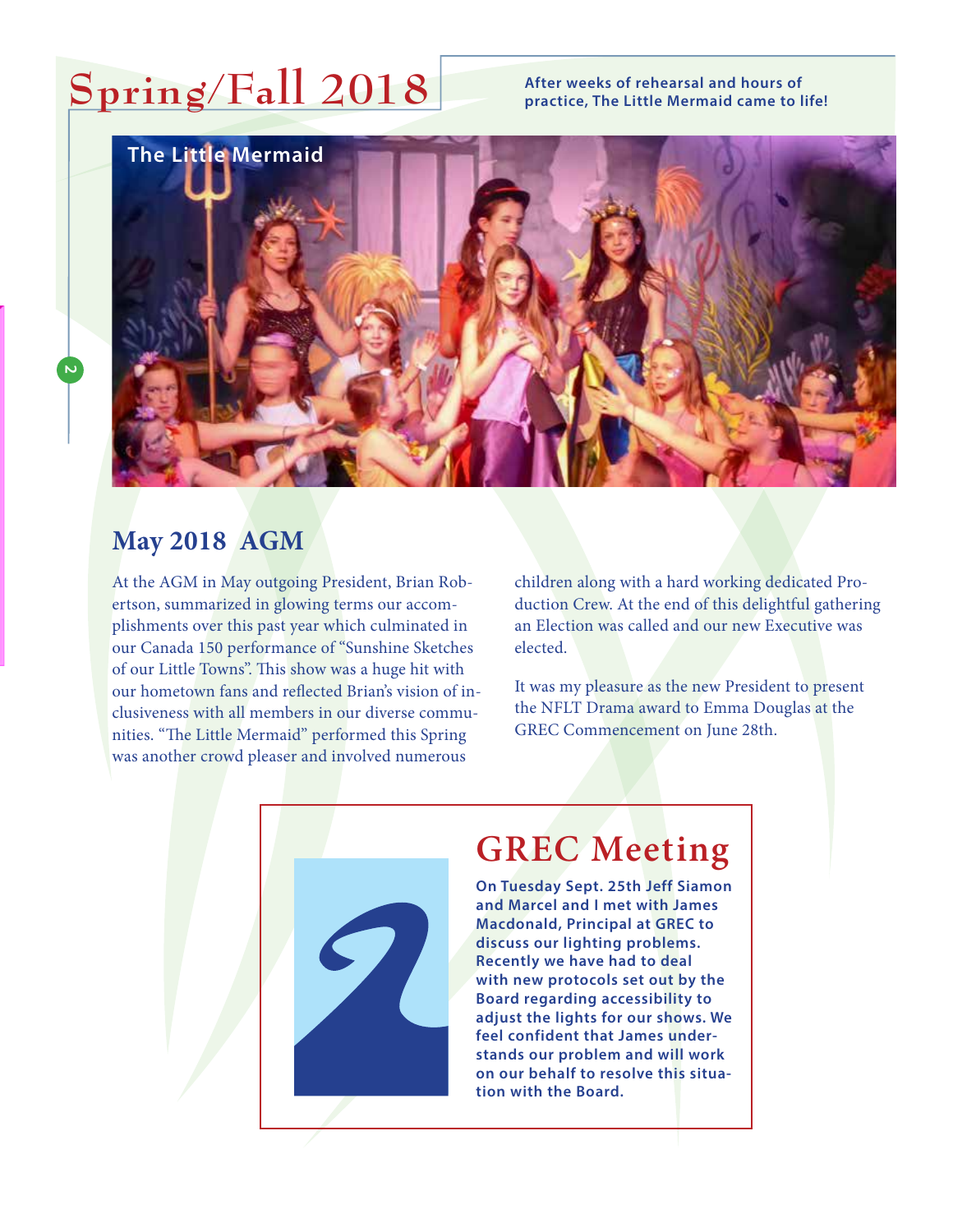### **Fall Production**

Rehearsals for "A Red Plaid Shirt" are well underway. We welcome Kelly Meckling, who has the role of Gladys. She is newly arrived from Guelph, Ontario, where she was involved in Little Theatre there, in various capacities and in some of the neighbouring towns.

We are happy to have Sharon Rodden return to our stage after, ahem, some years. She is taking on the role of Debbie, opposite Greg Morris, as Marty. These two will keep the audience in stitches, and then we have John Stephen, who plays Fred ,who will have you in tears from laughing so hard.

We are still putting together a Production crew but we have a few people in mind to call yet. I am directing, Margo is Stage Manager, Jeff is Lighting and Sound, and Kelly's partner, Dave is helping construct props. We will get there!

## **Notes from Brian**



**We hope to receive a grant from "Retired Teachers of Ontario Service to Other" which was applied for last month. Proceeds would go to a new sound system part of our "GREC Stage Improvement Plan" in conjunction with the school.**

**Calling all Ghouls and Spooks! The Central Frontenac Rec Committee is looking for anyone interested in donning a scary outfit to facilitate their Hallowe'en Haunted House Walk this Hallows Eve. Please contact us at nflt1980@gmail if you are interested.**

## **Spring/Fall Message from Brian Robertson Past President**

*"Live theatre can be the heart and soul of a community, and we are blessed in Sharbot Lake that this tradition lives on."*  **Roseanna Redmond** 

As I complete my second term of presidency for NFLT, Roseanna's words ring as true as ever. For throughout my tenure, I have had the pleasure of witnessing our amazing community in action; our dynamic heart and soul, rallying time and time again to work together toward a common cause -live community theatre!

**3**

Shall we toast our successes? Opportunities for children; opportunities for seniors; opportunities for the in-between; honouring the principles of inclusion and accessibility; the formal recognition of talent, the formal recognition of life-long participation and dedication and community effort; partnerships with the community; proudly celebrating Canada 150; both showcasing and nurturing our amazing local talent; producing quality community theatre time and time again.

It has been an honour and a privilege to be at the helm of NFLT for the past two terms. I would like to take the opportunity to heartily thank the amazing Nina Jenkins and Sally Angle, along with all the members of the executive that I have had the pleasure of working with. And I would also like to thank several key individuals: my loving and supportive wife, Sandy Robertson; Jeff Siamon, lights engineer, creator of posters, photographer; Donna Larocque, actress and visual artist extraordinaire; Pam Giroux, a veritable NFLT matriarch; Andrea Duggan, wonderful mainstay with the kids; Tim White, choreographer and consultant; Margo Mc-Cullough and Kathy King, stage managers. And last, I cannot forget the awesome casts of actors, the production crews and of course our wonderful audiences. Thank you. Thank you. Thank you!

As North Frontenac Little Theatre enters its fortieth anniversary year, I, for one, am excited and confident about our state of affairs. Yes, we have challenges. But, hey, remember back to 2015. If John Pariselli could pull off "The Music Man" despite all the odds, and if Carol Belanger could pull off "The Miracle Worker" despite all the odds, what do we have to worry about? The sky's the limit! Long live NFLT!